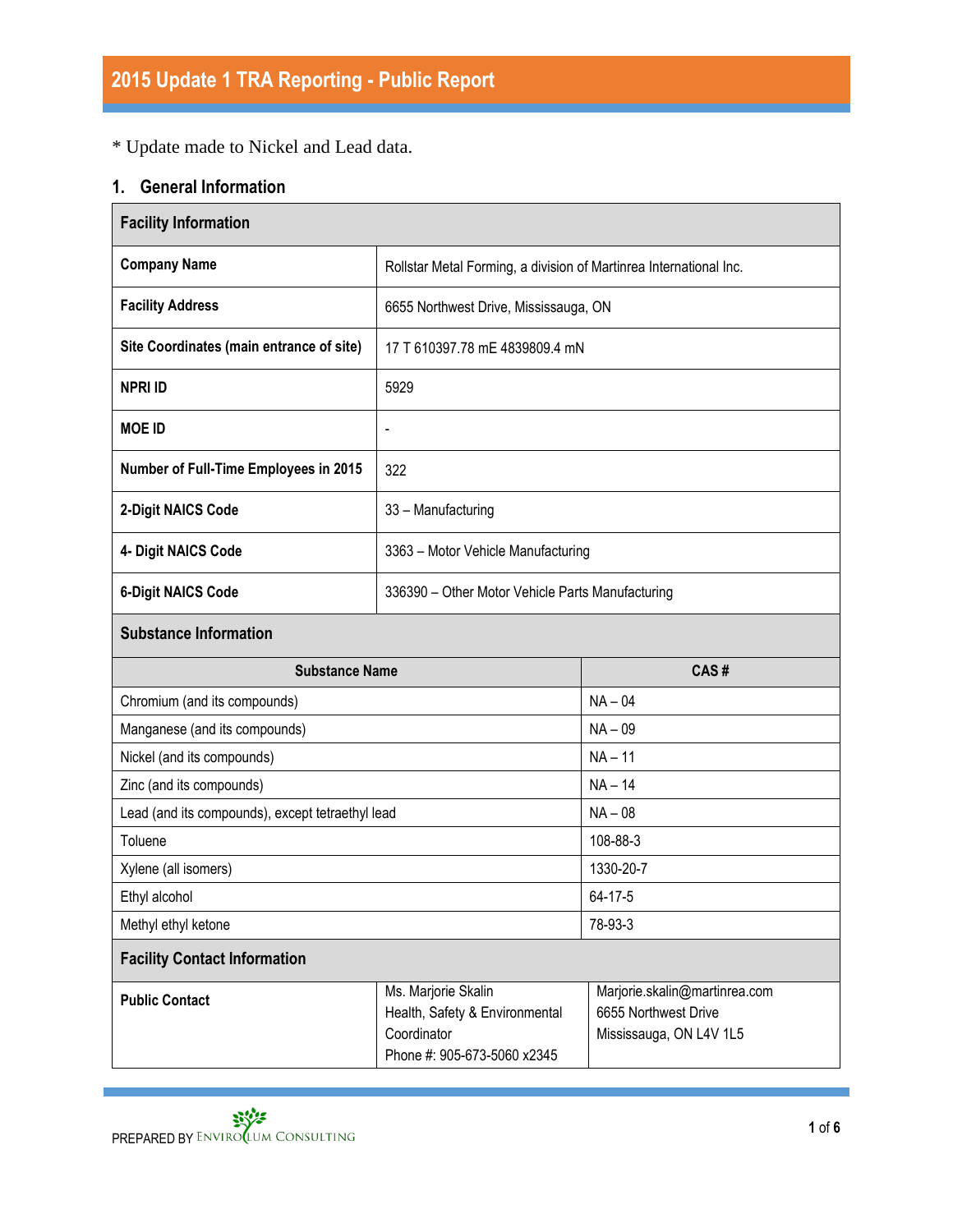#### Fax #: 905-673-5464

### **2. Toxic Substance Accounting Summary**

Facility-wide Amounts of Toxic Substances Reported for 2015:

| <b>Substance Name</b>         | <b>Used</b>  | <b>Created</b> | <b>Contained In</b><br><b>Product</b> | <b>Release</b><br>to Air | Disposed /<br><b>Recycled</b> |
|-------------------------------|--------------|----------------|---------------------------------------|--------------------------|-------------------------------|
| Chromium (and its compounds)  | 100 to 1,000 |                | 100 to 1,000                          | 0                        | 10 to 100                     |
| Manganese (and its compounds) | 10 to 100    |                | 10 to 100                             | $\mathbf{0}$             | 1 to 10                       |
| Nickel (and its compounds)    | 100 to 1,000 |                | 100 to 1,000                          | 0                        | 1 to 10                       |
| Zinc (and its compounds)      | 100 to 1,000 |                | 100 to 1,000                          | $\mathbf{0}$             | 1 to 10                       |
| Lead (and its compounds)      | $0$ to 1     |                | $0$ to 1                              | $\mathbf{0}$             | $0$ to 1                      |
| Toluene                       | 1 to 10      |                |                                       | 1 to 10                  |                               |
| Xylene (all isomers)          | 1 to 10      |                |                                       | 1 to 10                  |                               |
| Ethyl alcohol                 | 1 to 10      |                |                                       | 1 to 10                  |                               |
| Methyl ethyl ketone           | 1 to 10      |                |                                       | 1 to 10                  |                               |

NOTE: Units are expressed in tonnes, unless otherwise indicated. '-- ' indicates not applicable.

#### **3. Quantification Comparison to Previous Year**

#### 3.1 Chromium (and its compounds)

|                                  | Unit          | 2015         | 2014         | Change<br>(Unit) | Change<br>$(\%)$ | <b>Rationale for Change</b>                |
|----------------------------------|---------------|--------------|--------------|------------------|------------------|--------------------------------------------|
| Used                             | Tonnes        | 100 to 1,000 | 100 to 1,000 | 100 to 1,000     | 144.0            | Increased                                  |
| Created                          |               |              |              |                  |                  | purchase/production of<br>stainless steel. |
| <b>Contained In Product</b>      | Tonnes        | 100 to 1,000 | 100 to 1,000 | 100 to 1,000     | 151.6            |                                            |
| Release to Air                   | <b>Tonnes</b> | 0            | 0            | $\mathbf{0}$     | 0                |                                            |
| Release to Water                 | $-$           | --           | --           |                  | --               |                                            |
| On-site Disposal                 | --            | --           |              |                  |                  |                                            |
| Transferred for Disposal         |               |              |              |                  |                  |                                            |
| <b>Transferred for Recycling</b> | Tonnes        | 10 to 100    | 10 to 100    | 10 to 100        | 1 2 1 .6         |                                            |

#### 3.2 Manganese (and its compounds)

|                      | <b>Unit</b> | 2015      | 2014      | Change<br>(Unit) | Change<br>(%) | <b>Rationale for Change</b>                |
|----------------------|-------------|-----------|-----------|------------------|---------------|--------------------------------------------|
| Used                 | Tonnes      | 10 to 100 | 10 to 100 | 10 to 100        | 170.0         | Increased                                  |
| Created              | --          | $- -$     | --        | --               |               | purchase/production of<br>stainless steel. |
| Contained In Product | Tonnes      | 10 to 100 | 10 to 100 | 10 to 100        | 0.88 1        |                                            |
| Release to Air       | Tonnes      | 0         |           |                  |               |                                            |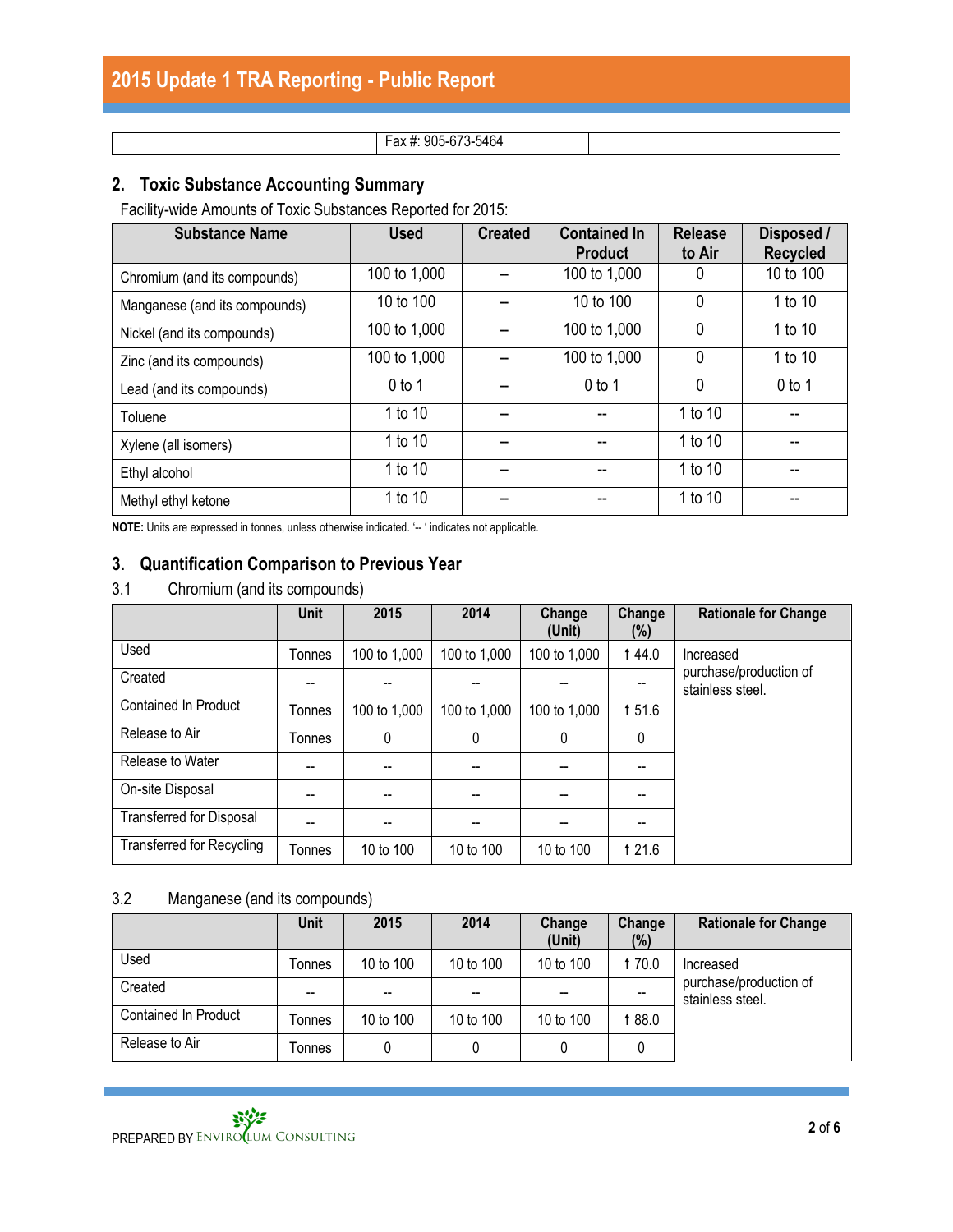## **2015 Update 1 TRA Reporting - Public Report**

| Release to Water                 | $- -$ | $- -$   | --      | --       | $\sim$ |
|----------------------------------|-------|---------|---------|----------|--------|
| On-site Disposal                 | --    | --      | --      |          | --     |
| <b>Transferred for Disposal</b>  | $- -$ | $- -$   | --      | --       | --     |
| <b>Transferred for Recycling</b> | onnes | 1 to 10 | 1 to 10 | $0$ to 1 | 1 13.2 |

#### 3.3 Nickel (and its compounds)

|                                  | <b>Unit</b> | 2015         | 2014         | Change<br>(Unit) | Change<br>(%) | <b>Rationale for Change</b>                |
|----------------------------------|-------------|--------------|--------------|------------------|---------------|--------------------------------------------|
| Used                             | Tonnes      | 100 to 1,000 | 100 to 1,000 | 10 to 100        | 1 37.3        | Increased                                  |
| Created                          | --          |              |              |                  |               | purchase/production of<br>stainless steel. |
| <b>Contained In Product</b>      | Tonnes      | 100 to 1,000 | 100 to 1,000 | 10 to 100        | 1 3 6.4       |                                            |
| Release to Air                   | Tonnes      | 0            | $\mathbf 0$  | $\mathbf{0}$     | 0             |                                            |
| Release to Water                 |             |              |              |                  |               |                                            |
| On-site Disposal                 |             |              |              |                  |               |                                            |
| <b>Transferred for Disposal</b>  |             |              |              |                  |               |                                            |
| <b>Transferred for Recycling</b> | Tonnes      | 1 to 10      | 1 to 10      | 1 to 10          | <b>t</b> 70   |                                            |

### 3.4 Zinc (and its compounds)

|                                  | Unit   | 2015      | 2014      | Change<br>(Unit) | Change<br>$(\%)$  | <b>Rationale for Change</b>                   |
|----------------------------------|--------|-----------|-----------|------------------|-------------------|-----------------------------------------------|
| Used                             | Tonnes | 10 to 100 | 10 to 100 | 10 to 100        | 428.9             | Decreased                                     |
| Created                          |        |           |           |                  |                   | purchase/production of<br>aluminum materials. |
| <b>Contained In Product</b>      | Tonnes | 10 to 100 | 10 to 100 | 10 to 100        | $\downarrow$ 29.1 |                                               |
| Release to Air                   | Tonnes | 0         | 0         | 0                | 0                 |                                               |
| Release to Water                 |        | --        |           |                  |                   |                                               |
| On-site Disposal                 | --     | $- -$     | --        | --               |                   |                                               |
| <b>Transferred for Disposal</b>  |        |           | --        |                  |                   |                                               |
| <b>Transferred for Recycling</b> | Tonnes | 1 to 10   | 1 to 10   | 1 to 10          | 426.2             |                                               |

### 3.5 Lead (and its compounds), except tetraethyl lead

|                      | <b>Unit</b> | 2015                                           | 2014              | Change<br>(Unit) | Change<br>$(\%)$ | <b>Rationale for Change</b>                   |
|----------------------|-------------|------------------------------------------------|-------------------|------------------|------------------|-----------------------------------------------|
| Used                 | Tonnes      | $0$ to 1                                       | 1 to 10           | 1 to 10          | ↓97.5            | Decreased                                     |
| Created              | --          | $\hspace{0.1mm}-\hspace{0.1mm}-\hspace{0.1mm}$ | $\hspace{0.05cm}$ | --               | --               | purchase/production of<br>aluminum materials. |
| Contained In Product | Tonnes      | 0 to 1                                         | 1 to 10           | 1 to 10          | $-104.2$         |                                               |
| Release to Air       | Tonnes      | 0                                              |                   |                  | 0                |                                               |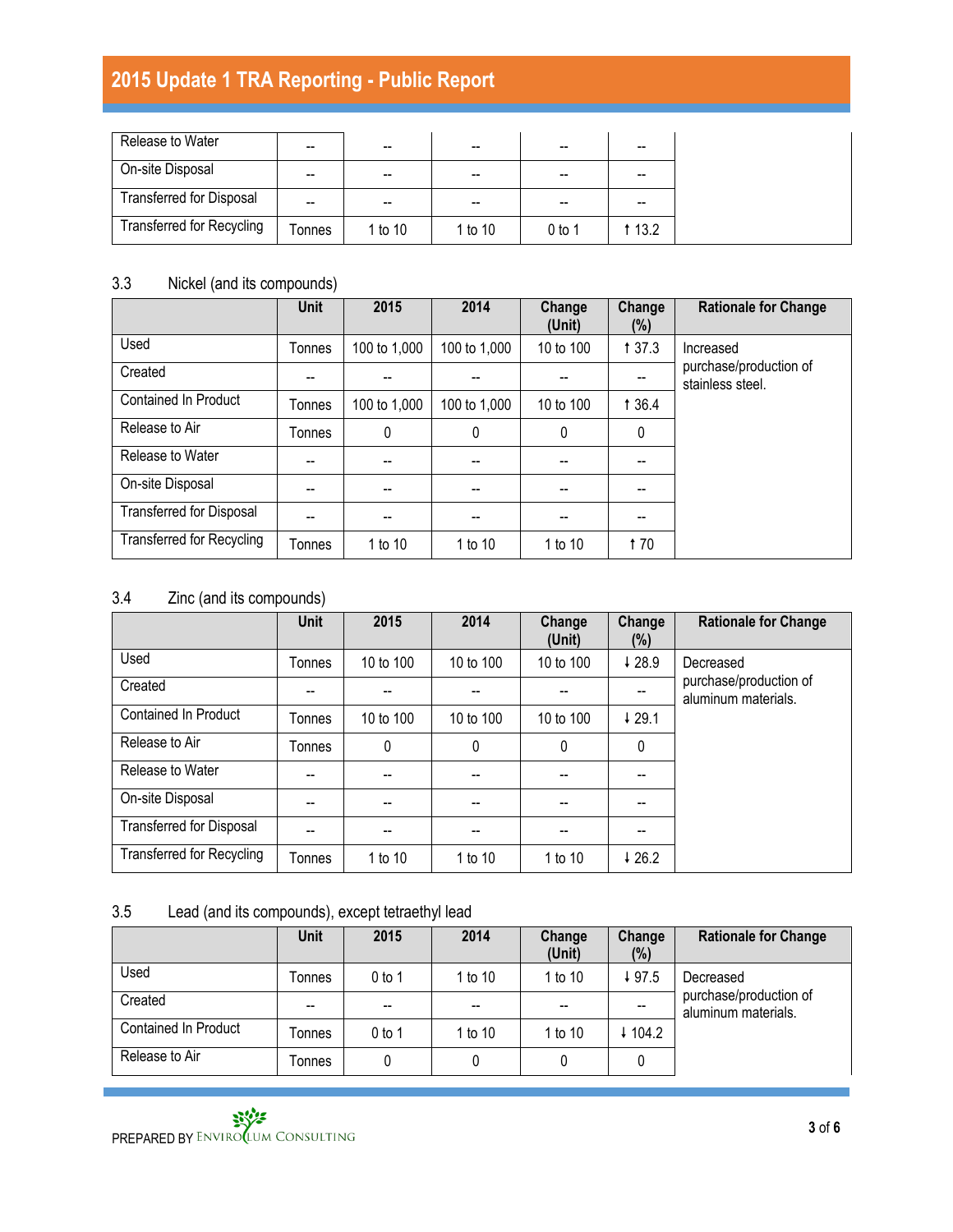# **2015 Update 1 TRA Reporting - Public Report**

| Release to Water                 | --     | --       | --     |          |       |
|----------------------------------|--------|----------|--------|----------|-------|
| On-site Disposal                 | --     | $- -$    | $- -$  |          |       |
| <b>Transferred for Disposal</b>  | --     | --       | $- -$  | --       |       |
| <b>Transferred for Recycling</b> | Tonnes | $0$ to 1 | 0 to 1 | $0$ to 1 | ↓48.9 |

#### 3.6 Toluene

|                                  | <b>Unit</b>   | 2015    | 2014                                  | Change<br>(Unit) | Change<br>(%)            | <b>Rationale for Change</b>                      |
|----------------------------------|---------------|---------|---------------------------------------|------------------|--------------------------|--------------------------------------------------|
| Used                             | <b>Tonnes</b> | 1 to 10 | 10 to 100                             | 1 to 10          | 430.3                    | MSDS for one of the                              |
| Created                          |               |         | $\hspace{0.05cm}$ – $\hspace{0.05cm}$ |                  | --                       | materials used has been<br>updated and no longer |
| <b>Contained In Product</b>      |               |         | $\hspace{0.05cm}$ – $\hspace{0.05cm}$ |                  | $\overline{\phantom{a}}$ | contains toluene.                                |
| Release to Air                   | Tonnes        | 1 to 10 | 10 to 100                             | 1 to 10          | 430.3                    |                                                  |
| Release to Water                 |               |         | $\overline{\phantom{a}}$              |                  |                          |                                                  |
| On-site Disposal                 |               |         |                                       |                  |                          |                                                  |
| <b>Transferred for Disposal</b>  |               |         | --                                    |                  |                          |                                                  |
| <b>Transferred for Recycling</b> |               |         |                                       |                  |                          |                                                  |

#### 3.7 Xylene (all isomers)

|                                  | Unit   | 2015    | 2014 | Change<br>(Unit) | Change<br>(%) | <b>Rationale for Change</b>                         |
|----------------------------------|--------|---------|------|------------------|---------------|-----------------------------------------------------|
| Used                             | Tonnes | 1 to 10 | NR.  | <b>NR</b>        | <b>NR</b>     | MSDS for one of the                                 |
| Created                          |        |         |      |                  |               | materials used has been<br>updated and now includes |
| <b>Contained In Product</b>      |        |         |      |                  |               | Xylene.                                             |
| Release to Air                   | Tonnes | 0       | NR.  | NR.              | NR.           |                                                     |
| Release to Water                 |        |         |      |                  |               |                                                     |
| On-site Disposal                 | --     | --      | --   | --               |               |                                                     |
| <b>Transferred for Disposal</b>  |        |         |      |                  |               |                                                     |
| <b>Transferred for Recycling</b> |        |         |      |                  |               |                                                     |

### 3.8 Ethyl alcohol

|                      | <b>Unit</b> | 2015    | 2014              | Change<br>(Unit) | Change<br>$(\%)$                      | <b>Rationale for Change</b> |
|----------------------|-------------|---------|-------------------|------------------|---------------------------------------|-----------------------------|
| Used                 | Tonnes      | 1 to 10 | 1 to 10           | $0$ to 1         | $+ 1.4$                               | No significant change.      |
| Created              | $- -$       | $- -$   | $\hspace{0.05cm}$ | $- -$            | $\hspace{0.05cm}$ – $\hspace{0.05cm}$ |                             |
| Contained In Product | --          | $- -$   | --                | $- -$            | --                                    |                             |
| Release to Air       | Tonnes      | 1 to 10 | 1 to 10           | $0$ to 1         | $\downarrow$ 1.4                      |                             |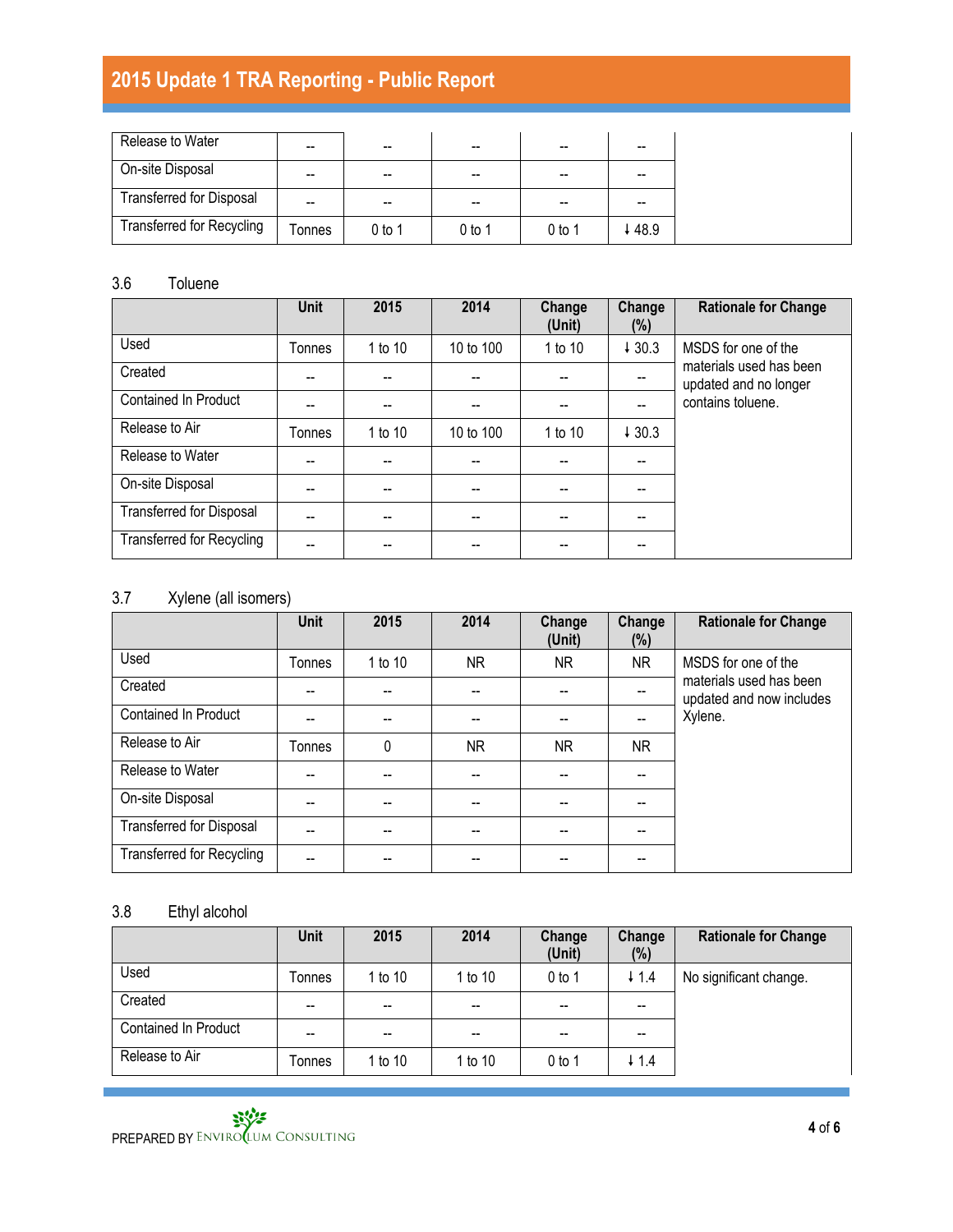## **2015 Update 1 TRA Reporting - Public Report**

| Release to Water                 | -- | -- | -- | -- | -- |  |
|----------------------------------|----|----|----|----|----|--|
| On-site Disposal                 | -- | -- | -- | -- | -- |  |
| <b>Transferred for Disposal</b>  | -- |    | -- | -- | -- |  |
| <b>Transferred for Recycling</b> | -- | -- | -- |    |    |  |

#### 3.9 Methyl ethyl ketone

|                                  | <b>Unit</b> | 2015    | 2014    | Change<br>(Unit)                      | Change<br>$(\%)$ | <b>Rationale for Change</b> |
|----------------------------------|-------------|---------|---------|---------------------------------------|------------------|-----------------------------|
| Used                             | Tonnes      | 1 to 10 | 1 to 10 | $0$ to 1                              | $\downarrow$ 1.4 | No significant change.      |
| Created                          |             | --      |         | $\hspace{0.05cm}$ – $\hspace{0.05cm}$ |                  |                             |
| Contained In Product             |             | --      |         | --                                    |                  |                             |
| Release to Air                   | Tonnes      | 1 to 10 | 1 to 10 | $0$ to 1                              | $\downarrow$ 1.4 |                             |
| Release to Water                 |             | --      |         |                                       |                  |                             |
| On-site Disposal                 | --          | --      |         | $\hspace{0.05cm}$ – $\hspace{0.05cm}$ |                  |                             |
| <b>Transferred for Disposal</b>  | --          | $- -$   | $- -$   | $- -$                                 | --               |                             |
| <b>Transferred for Recycling</b> |             |         |         |                                       |                  |                             |

#### **4. Objectives**

Rollstar prides itself on technological innovation in order to produce high quality products in an environmentally responsible manner. This plan will determine the technical and economic feasibility of identified reduction options to determine which, if any, are viable for implementation at this time. As part of the continuous improvement practices at the facility, technical advances will be monitored for new opportunities to reduce the use of the reported substances at the facility.

#### **5. Progress in Implementing Plan**

This section does not apply since no feasible reduction options are available for implementation at this time.

For information on on-site releases from the facility, as well as disposal and off-site recycling information please refer to National Pollutant Release Inventory's website: [http://www.ec.gc.ca/inrp-npri/.](http://www.ec.gc.ca/inrp-npri/)